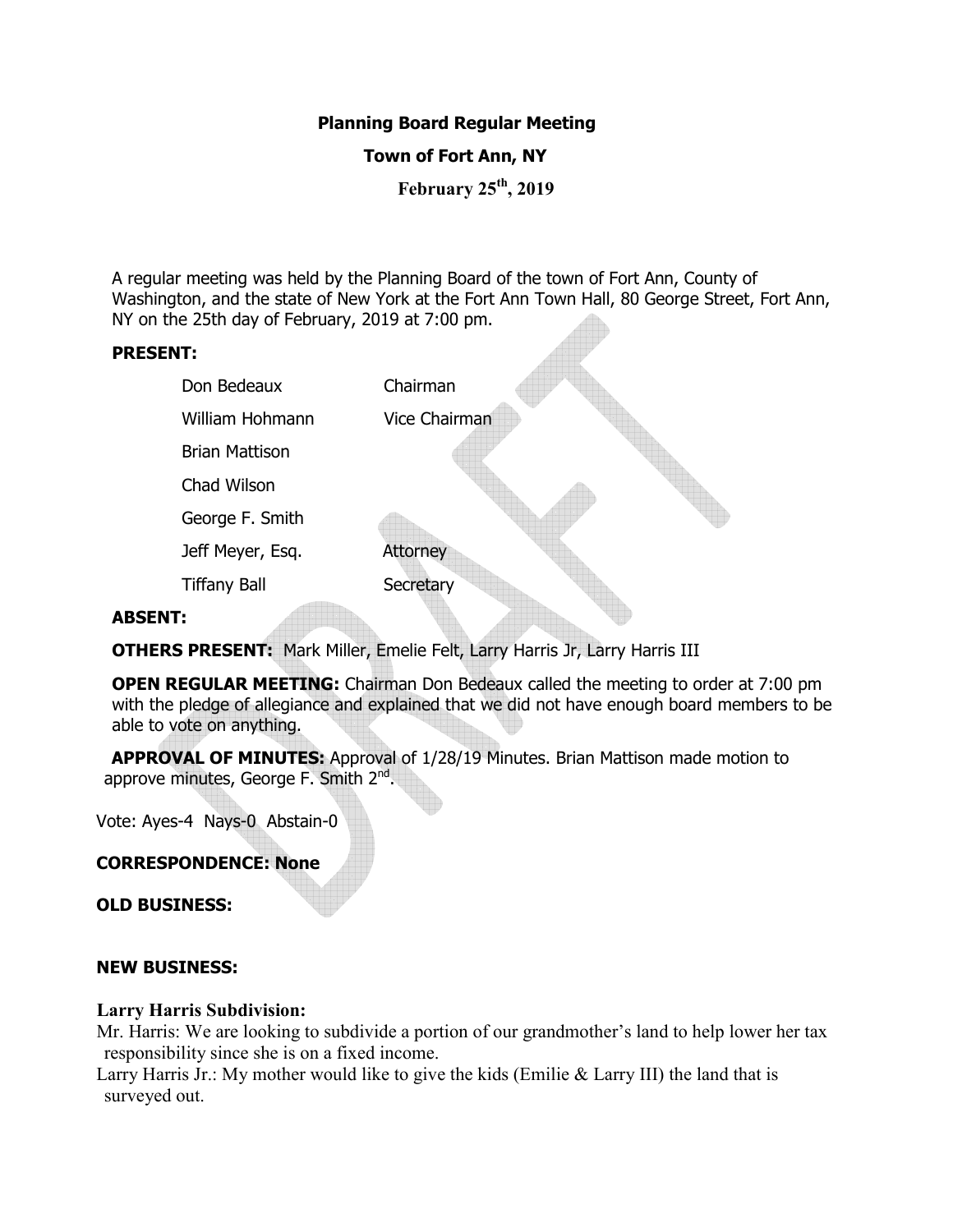Emilie: This would break into two lots, we are not looking to build anything. The land is really for hunting.

Bill Hohmann: is there road frontage or right of way?

Larry Harris III: No, but we can add to the deed.

Bill Hohmann: You will need an access & utility easement added to the deed & mylar.

Bill Hohmann made motion to make exempt from public hearing for family exemption pending utilities & access easement on deed. Brian Mattison  $2^{nd}$ 

Vote: Ayes-4 Nays-0 Abstain-0

## **Washburn Boundary Line Adjustment:**

Don Bedeaux: No one present. Table until next meeting.

# **PUBLIC HEARING:**

## **George Thomas Subdivision**:

Don Bedeaux opened public hearing.

George Thomas: I am looking to subdivide land to sell at some point. Bill Hohmann made motion to close public hearing, Brian Mattison 2<sup>nd</sup>.

Vote: Ayes-4 Nays-0 Abstain-0

Brian Mattison: Since there is a right of way, does it effect the subdivision? Jeff Meyer: No, it just means that should lot number 3 ever build, they would have to take that easement into consideration.

Brian Mattison: Okay, as long as George wasn't looking to do anything with it. George Thomas: No, just looking to sell as is.

Jeff read SEAF.

Bill Hohmann made motion of negative declaration, Brian Mattison 2nd

Vote: Ayes-4 Nays-0 Abstain-0

## **Chris Tyler Subdivision:**

Brian Mattison made motion to open public hearing and table it until next meeting. Bill Hohmann  $2<sup>nd</sup>$ .

Vote: Ayes-4 Nays-0 Abstain-0

## **Walter Clarke Subdivision:**

Mr. Clarke: What I am doing is more for my own convenience. Dividing 1 lot into 2. Dividing, and selling the house part but keeping the barn side in hopes of putting my stuff from the house into it and heading south. Part of it has already been done because the previous owner already had electric and phone divided into 2. No water & sewer on barn side but electric and phone are there.

Public: How big are the lots?